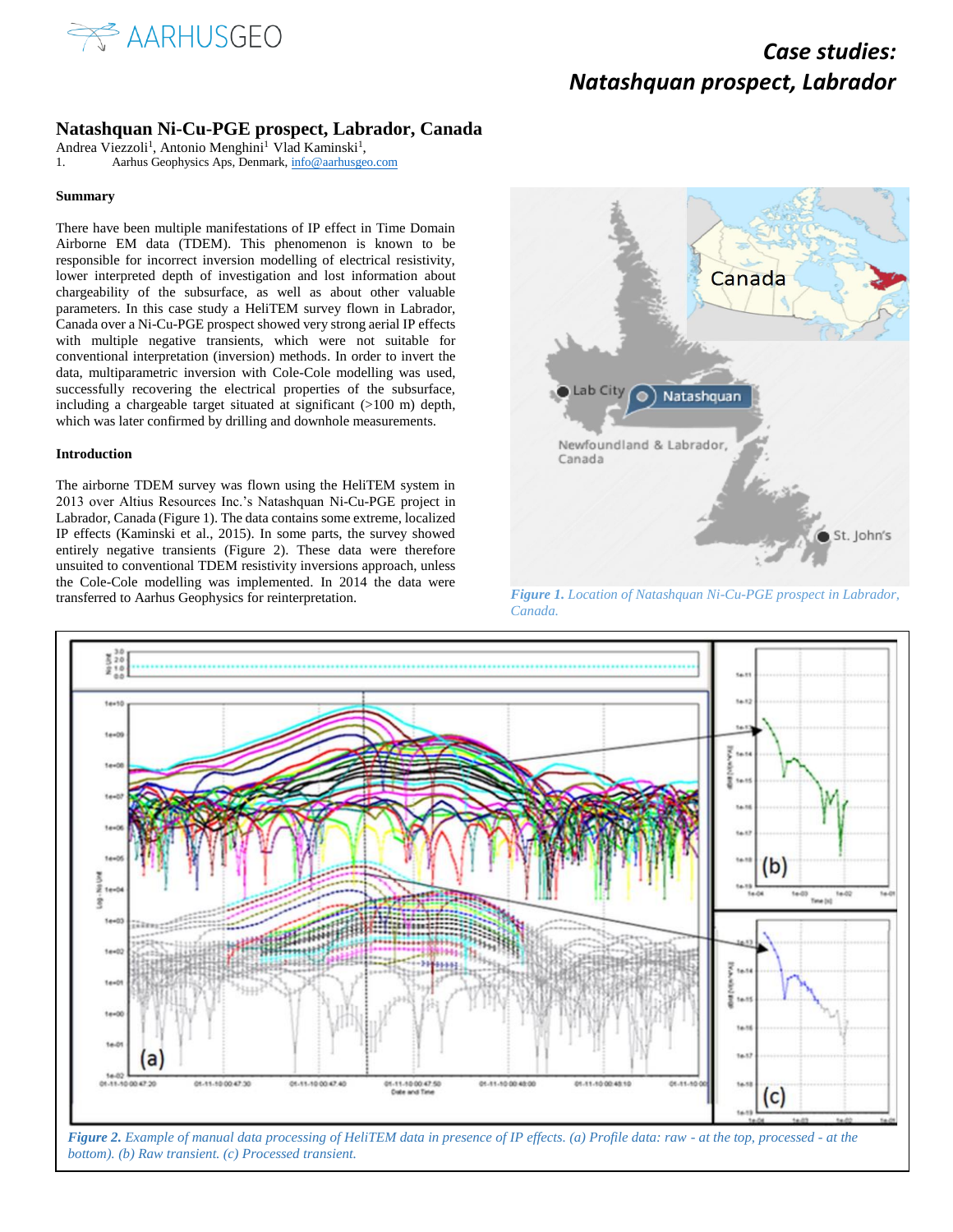

#### **Cole-Cole inversion**

The data were inverted by Aarhus Geophysics using Spatially Constrained Inversion algorithm (SCI, Viezzoli et al., 2008), modified as per Fiandaca et al. (2012) to accommodate Cole-Cole modelling (Cole and Cole, 1942). The details with regards to inversion details can be found in Kaminski and Viezzoli, 2017.

Figures 3 and 4 show the results of SCI inversion as 2D slices and in profile. The data misfits were very low, showing good convergence to target misfit, measured as difference between observed and predicted data, normalized by standard deviation (Figure 4).

A conductive and chargeable body was predicted to a depth of 100 m under the shallow lake. The isovolumes of conductivity and chargeability were used by the interpreter to design an oblique drill hole to intercept the predicted target. The presence of the target was confirmed by drilling and then the recovered drill core was subject for direct measurements of conductivity and chargeability using the TDIP portable system (GDD instrumentation).

#### **Discussion**

The direct core measurements (Figure 4 and table 1) show general correlation with the values predicted by the multiparametric inversions of HeliTEM data, notwithstanding the fact, that the ranges of resistivities and chargeabilities need to be scaled for better agreement, subject to instrumentation considerations.

*Table 2. Results of electrical measurements over core from drill aimed at conductive and chargeable anomaly as recovered from AEM data.*

| Position (m) along drilling   | Resistivity  | Chargeability |
|-------------------------------|--------------|---------------|
| path $(45^{\circ}$ dip angle) | $(\Omega m)$ | (mV/V)        |
| 24                            | 4024.4       | 5.100         |
| 60                            | 5314.4       | 1.600         |
| 83                            | 7369.9       | 10.6          |
| 93                            | 781.5        | 1.4           |
| 109                           | 3187.5       | 4.0           |
| 141                           | 3673.9       | 4.4           |
| 155                           | 19.0         | 116.1         |
| 167                           | 9.2          | 241.5         |
| 181                           | 7.6          | 231.6         |
| 201                           | 173.0        | 3.5           |

Laboratory tests fully confirm the presence of the deep chargeable and conductive target at the predicted depth, overlain by locally resistive and less chargeable strata. Given the different methodologies of chargeability measures obtained from AEM and from direct sampling of the core, one should not expect identical absolute values. The TDIP core measurements were carried out at 0.5 Hz base frequency, while the operating base frequency of the HeliTEM system is 30 Hz. Nonetheless, in this case, both the AEM data inversion and the direct core measurements recovered values in the order of hundreds of mV/V for the chargeability maximum. The conductor imaged through

inversion and intercepted by the drilling did not display the anticipated increased voltage response in the data space, before accounting for the IP effect.

#### **Conclusions**

This case study shows an example of Cole-Cole modelling not only being responsible for extracting the valuable electrical parameters from the TDEM data, severely affected by IP, but being the only approach, which allowed interpretation of the data, recovering accurate physical properties at significant depth and giving a correctly positioned drill target for the exploration program.

Furthermore, this case study shows recovery of chargeable material straight from airborne data to significant depth, which exceeds our previous estimates of the depth of investigation (DOI) for the multiparametric Cole-Cole inversion models, however supports our theoretical predictions provided in Viezzoli et al., 2017.

#### **Acknowledgements**

We would like to thank Anglo American Exploration, Canada Ltd and Altius Resources Inc for allowing publication of this case study .

### **References**

Cole, K. S., and R.H. Cole, 1942, Dispersion and absorption in dielectrics: Journal of Chemical Physics, **9,** (4), 341–351.

Fiandaca, G., E., Auken, A. V., Christiansen, and A. Gazoty, 2012, Time-domain-induced polarization: Full-decay forward modelling and 1D laterally constrained inversion of Cole-Cole parameters: Geophysics, **77**, E213-E225.

Kaminski, V., A., Viezzoli, A., Menghini, and G. Fiandaca, 2015, Case studies of modelling IP effect in AEM data: 21st European Meeting of Environmental and Engineering Geophysics, EAGE, Expanded Abstracts.

Kaminski, V. and A. Viezzoli, 2017, Modelling IP effects in helicopter TEM data: synthetic case studies: Geophysics 82 (2) 1-13.

Viezzoli, A., A. V. Christiansen, E. Auken, and K. Sørensen (2008), Quasi-3D modeling of airborne TEM data by spatially constrained inversion, Geophysics, **73**, F105-F113.

Viezzoli, A., V.Kaminski and G. Fiandaca, 2017, Modelling IP effects in helicopter TEM data: field case studies: Geophysics **82** (2) 23 p.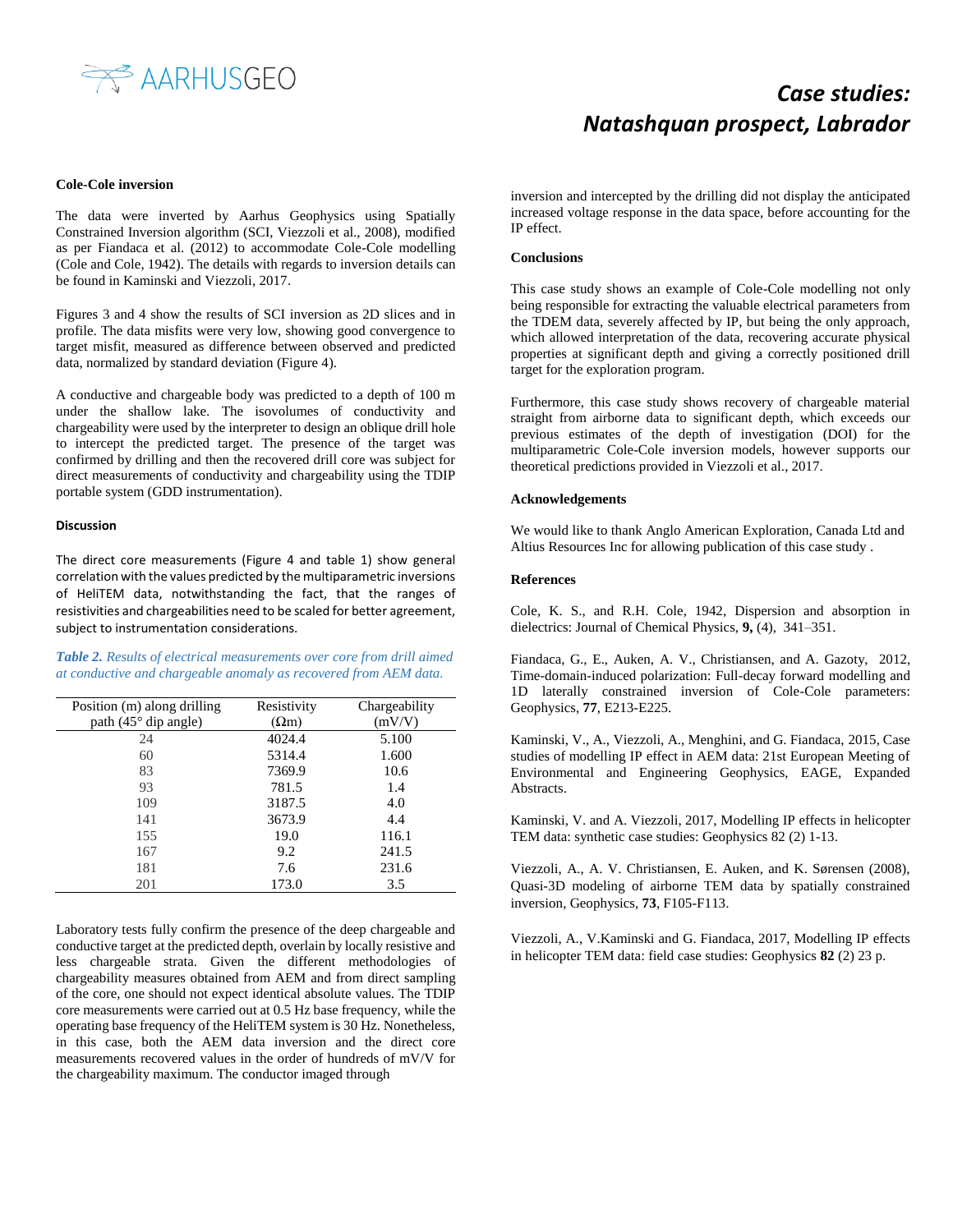